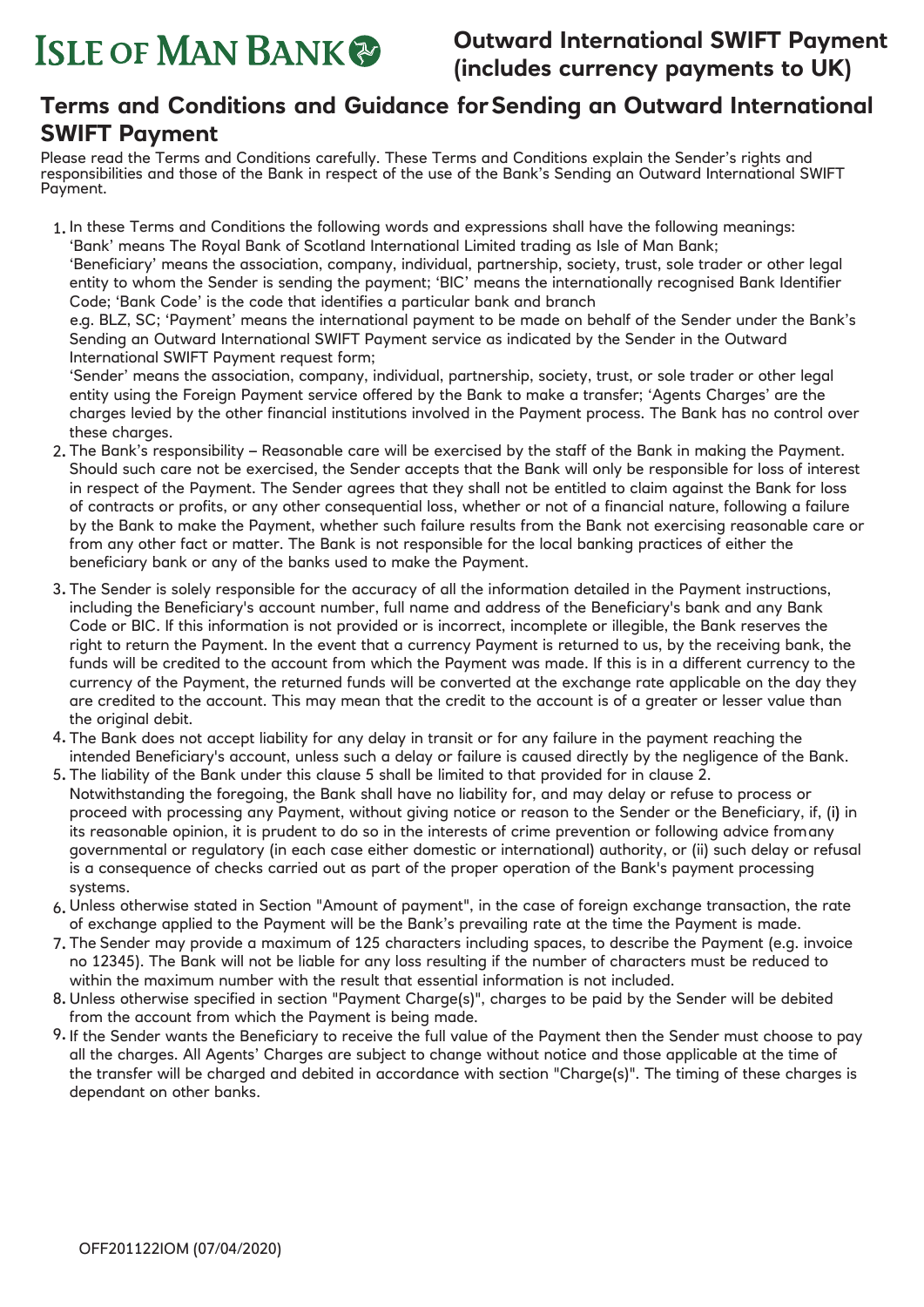- **IMPORTANT The Bank will automatically send all payments to the beneficiary in the local currency**  10. **of the destination country, in which the Bank ordinarily deals, UNLESS expressly instructed by you otherwise in section "Amount of payment" of the Payment Request Form.** Faxed Instructions – where
- 11. you have a valid fax indemnity with the Bank you may send this Payment instruction by fax. Please do not send in the original, otherwise the Bank shall not be responsible for duplicate payments or any losses following therefrom. The Bank will not act on any faxed instruction where a valid fax indemnity is not held. The Sender acknowledges that the quality of faxes are not always clear and the Bank shall be entitled to use its reasonable judgement in the interpretation of such faxes and shall not be liable for any errors made as a result of unclear transmissions.
- 12. In order to make this payment through the banking payments system the bank may transfer relevant personal information, including your address, to third parties. This may mean that such personal information will be transferred to countries which do not provide the same level of protection for your personal information as us. Information transferred to these third parties may subsequently be accessed and used by law enforcement agencies and other authorities to prevent and detect crime and comply with legal obligations.
- 13. The Bank will route payments using its network of correspondents.
- 14. Payments made in US Dollars may be subject to seizure by the US Government under the Patriot Act or other legislation. The Bank cannot be held responsible for such seizure and in the event that funds are debited from the Bank's clearing accounts in relation to this Payment, the Sender hereby authorises the Bank to debit such amount from the Sender's own account.
- The IBAN (International Bank Account Number) and BIC (Bank Identifier Code) are now required on all 15. payments made in Euros. Please ensure that this information is included as part of the beneficiary account details. Receiving banks may apply an additional charge or may return Euro payments if they are sent without valid IBAN and BIC information.

# **When to complete the Outward International SWIFT Payment form**

Use this form when you need to send funds internationally, or if you need to send a payment in currencies other than Sterling, e.g.

Euros ‹ Hong Kong US Dollars ‹ UK

# **How to complete the Outward International SWIFT Payment form**

## **Signal Number (if used)**

• If you have a signal number please quote it in the space provided

#### **Value Date**

- Please input today's date if you want us to send the payment at the first available time after receiving your instruction
- If the payment needs to be sent on a certain date in the future (e.g. if you are debiting a fixed deposit on it's maturity date) – you must ensure that there are sufficient funds in your account at that time to meet the request. If there are insufficient funds the Bank has the right to refuse the payment due to lack of funds

#### **Section – Details of account to be debited**

- Please complete this section with the details of the account from which you will be sending the payment
- You are able to provide a reference (max 15 characters) that will appear on your statement, which can make it easier to identify what the item is

#### **Section – Amount of payment**

- You should complete this section carefully, as the Bank does not want to convert between currencies when there is no need to or send the wrong amount
- You must complete the 'Currency of the account' box (some of our accounts are multi-currency, so please specify which currency line to take the payment from). Failure to do so will mean a delay in your payment being made
- It is important that you complete the 'Currency to be sent' box so that the Bank will know whether to convert the payment into another currency
- If the two currencies are the same (i.e. no conversion) please write in both boxes
- The Bank recommends that wherever possible the payment is sent in the local currency of the destination country
- When completing the amount of the payment, you are only required to complete one of the amount boxes depending on the currencies involved. Please do not complete both
- If there is a foreign exchange requirement, this will be done at the Bank's prevailing rate at the time that the payment is processed
- An example of how to complete this section for a more complex payment is detailed below

#### OFF201122IOM (07/04/2020)